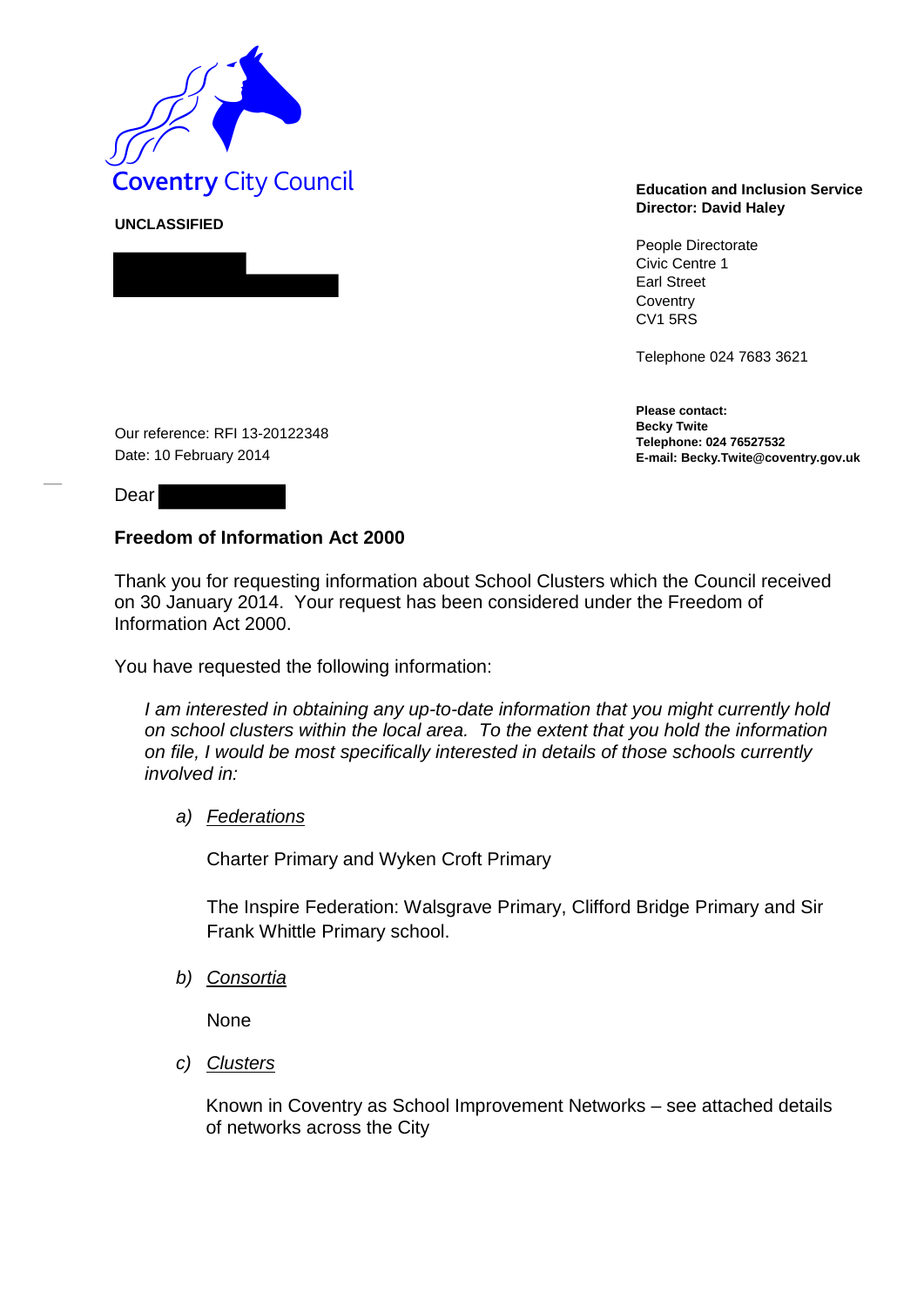- *d) Teaching School Alliances*
	- (i) Swan Alliance Teaching School
	- (ii) Castle Phoenix Teaching School

See attached diagram representing Alliance strategic partners

*Any additional information that you might also hold (for example, who within the cluster is the lead school) would also be greatly appreciated.*

Please note, under the Re-Use of Public Sector Information 2005 Regulations you are free to use this information for your own use or for the purposes of news reporting.

However, any other type of re-use under the Regulations, for example; publication of the information or circulation to the public, will require permission of the copyright owner and may be subject to terms and conditions. For documents where the copyright does not belong to Coventry City Council you will need to apply separately to the copyright holder.

If you wish to apply to reuse the information you have requested or have any other issues relating to this request please do not hesitate to contact me.

I hope you feel that our response meets your request. However you have a right to make representations about the outcome or handling of your request – in the first instance this must be made in writing within 40 working days of the date of this letter, to the Council's Information Governance Team at:

Council House, Room 21a Lower Ground Floor Earl Street, Coventry. CV1 5RR infogov@coventry.gov.uk

If you have done this and are still dissatisfied, the Information Commissioner can be contacted at:

Information Commissioner's Office Wycliffe House Water Lane Wilmslow **Cheshire** SK9 5AF

Yours sincerely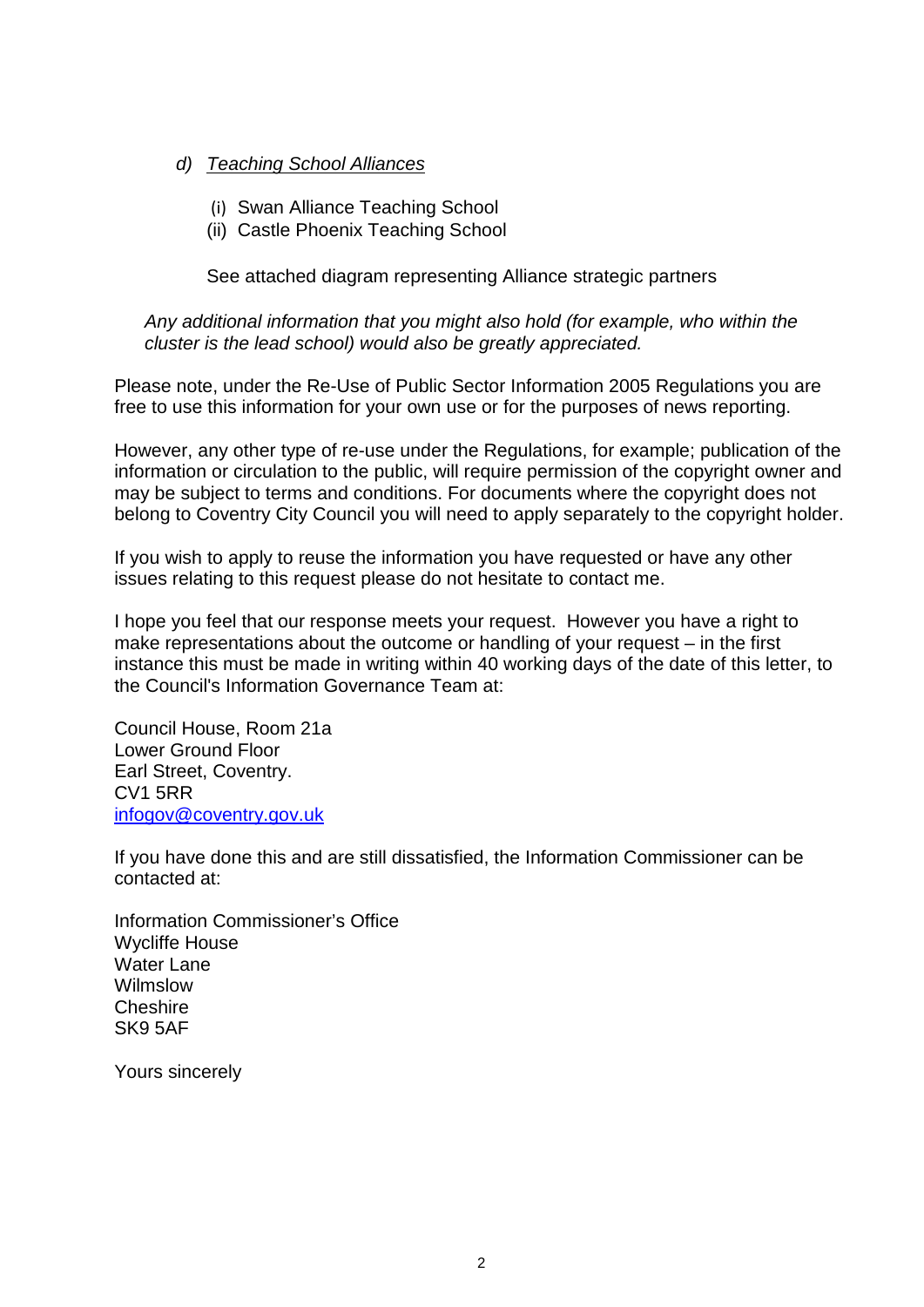**Becky Twite Senior Finance Officer People's Directorate**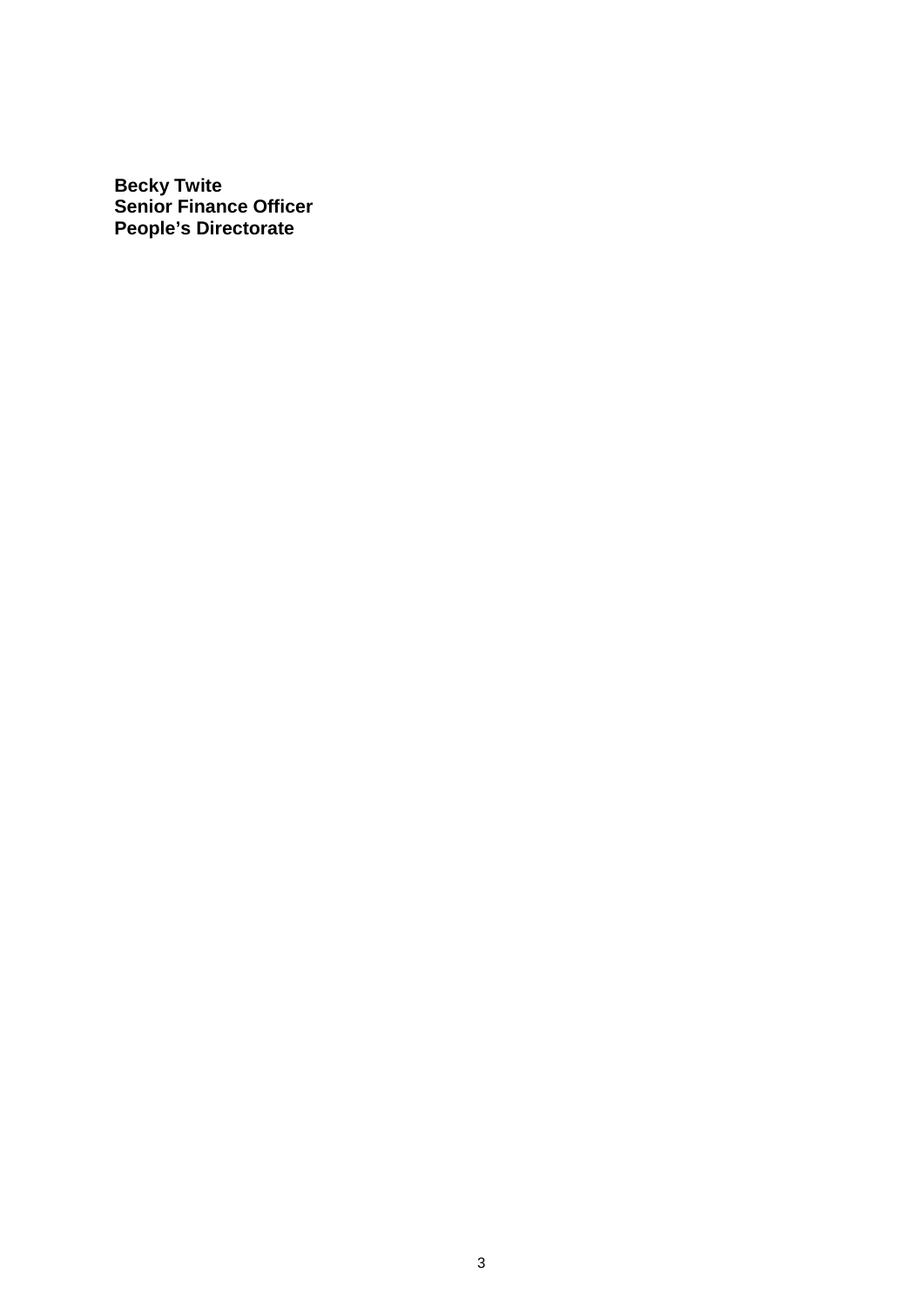| SCHOOL IMPROVEMENT NETWORKS - We are working towards each school being in one network for the responsibility and monitoring function of the Coventry School Improvement<br>Board                                                                               |                                                                                                               |                                                                                                                                                                                                                     |                                                                                                                                                                                                                                 |                                                                                                                                                      |                                                                                                            |                                                                                                              |                                                                           |  |
|----------------------------------------------------------------------------------------------------------------------------------------------------------------------------------------------------------------------------------------------------------------|---------------------------------------------------------------------------------------------------------------|---------------------------------------------------------------------------------------------------------------------------------------------------------------------------------------------------------------------|---------------------------------------------------------------------------------------------------------------------------------------------------------------------------------------------------------------------------------|------------------------------------------------------------------------------------------------------------------------------------------------------|------------------------------------------------------------------------------------------------------------|--------------------------------------------------------------------------------------------------------------|---------------------------------------------------------------------------|--|
| 1. ROOTS                                                                                                                                                                                                                                                       |                                                                                                               |                                                                                                                                                                                                                     | <b>5. NW2</b>                                                                                                                                                                                                                   |                                                                                                                                                      | 11. CATHOLIC SCHOOLS (all RC schools)                                                                      |                                                                                                              |                                                                           |  |
| (BEECH)                                                                                                                                                                                                                                                        | (OAK)                                                                                                         | (ROWAN)                                                                                                                                                                                                             | Parkgate<br><b>Whitmore Park</b>                                                                                                                                                                                                |                                                                                                                                                      | <b>ROMERO</b>                                                                                              |                                                                                                              |                                                                           |  |
| Grace Academy<br>Moat House<br>Potters Green<br>Charter (TBC)<br>Wyken Croft (TBC)*                                                                                                                                                                            | St John's<br>St Christopher<br>Allesley<br>Hollyfast * (x2)<br>Keresley<br>Grange(TBC)<br>Coundon Court(TBC)* |                                                                                                                                                                                                                     | Spon Gate *<br>John Shelton<br>Joseph Cash<br>Corley<br>Tiverton                                                                                                                                                                | Hill Farm<br><b>Barrs Hill</b><br>President Kennedy<br><b>PSSMU</b>                                                                                  | <b>Corpus Christi</b><br>Good Shepherd<br>Sacred Heart *<br>St Gregory's                                   |                                                                                                              | SS Peter and Paul *<br>St John Fisher<br>St Patrick's<br>Cardinal Wiseman |  |
|                                                                                                                                                                                                                                                                |                                                                                                               |                                                                                                                                                                                                                     | <b>6. FRESH EYES</b>                                                                                                                                                                                                            | 7. ASPIRE                                                                                                                                            | <b>NW</b>                                                                                                  |                                                                                                              |                                                                           |  |
| (BIRCH)<br><b>Whoberley Hall</b><br>Earlsdon <sup>*</sup><br>Hearsall*                                                                                                                                                                                         | (LAUREL)<br>Corpus Christi<br><b>Holy Family</b>                                                              | Christ the King<br>Westwood Academy *                                                                                                                                                                               | <b>Moseley</b><br>Radford<br>St Osburg's<br>All Saints CE                                                                                                                                                                       | <b>Broad Heath</b><br>Frederick Bird *(x3)<br>John Gulson<br><b>Southfields</b>                                                                      | Christ the King<br><b>Holy Family</b><br>St Augustine's                                                    | St Elizabeth's<br>St Osburg's<br><b>Cardinal Newman</b>                                                      |                                                                           |  |
| 2. SYNERGY                                                                                                                                                                                                                                                     |                                                                                                               |                                                                                                                                                                                                                     | St Mary's & St Ben's                                                                                                                                                                                                            | Stanton Bridge *                                                                                                                                     | <b>UNITY</b>                                                                                               |                                                                                                              |                                                                           |  |
| Ravensdale<br><b>Clifford Bridge</b><br>Walsgrave *<br><b>Richard Lee</b><br><b>Frank Whittle</b><br>SS Peter and Paul *                                                                                                                                       |                                                                                                               | Pearl Hyde<br><b>Alderman's Green</b><br>Caludon Castle *(x 7)<br>Grangehurst<br>St Augustine's<br>Sacred Heart *                                                                                                   |                                                                                                                                                                                                                                 | Sidney Stringer *(x2)<br><b>Hillfields Nursery</b>                                                                                                   | All Souls<br>Our Lady of A<br>St. Anne's<br>St John Vianney                                                | <b>St Thomas More</b><br>St Mary & St Ben's<br><b>Bishop Ullathorne</b>                                      |                                                                           |  |
| 3. NETWORK 10                                                                                                                                                                                                                                                  |                                                                                                               | <b>4. PoTENTial</b>                                                                                                                                                                                                 | 8. WILLENHALL                                                                                                                                                                                                                   | 9. SOUTH 6                                                                                                                                           | <b>12. NE1</b>                                                                                             | <b>EAST/WEST</b>                                                                                             | <b>KEY</b>                                                                |  |
| <b>Allesley Hall</b><br><b>Eastern Green Junior</b><br><b>St Andrews Infant</b><br>Leigh C of E<br>Limbrick Wood<br>Mount Nod *<br>Park Hill<br>Our Lady of the Assumption<br>St John Vianney<br>Templars*<br>Coundon primary *<br>Tile Hill Wood<br>Woodlands |                                                                                                               | Good Shepherd<br>St Elizabeth's<br>Alderman's Green<br>Edgewick<br>Little Heath<br><b>Holbrook</b><br>Longford Park<br>Grangehurst<br><b>Courthouse Green*</b><br>Foxford<br>St Laurence CE<br>(formerly Foleshill) | Sowe Valley<br>Stretton<br>Willenhall<br><b>Ernesford Grange</b><br>Primary<br>St Bartholomew's<br><b>Whitley Academy*</b><br><b>Ernesford Grange Sec</b><br><b>10. SPECIAL SCHOOLS</b><br>Castlewood<br><b>Baginton Fields</b> | Howes<br>Grange Farm<br>Stivichall<br><b>Manor Park</b><br>Finham Park *<br>Finham Primary*<br>Sherbourne Fields<br><b>Three Spires</b><br>Woodfield | Alice Stevens<br>Stoke Heath<br><b>Henley Green</b><br><b>Stoke Primary</b><br>Stoke Park *<br>Lyng Hall * | <b>SECONDARY</b><br><b>HEADS</b><br>Lead for<br>EAST:<br>Lyng Hall *<br>WEST:<br><b>President</b><br>Kennedy | * denotes<br><b>NLE/LLE/SLEs</b>                                          |  |